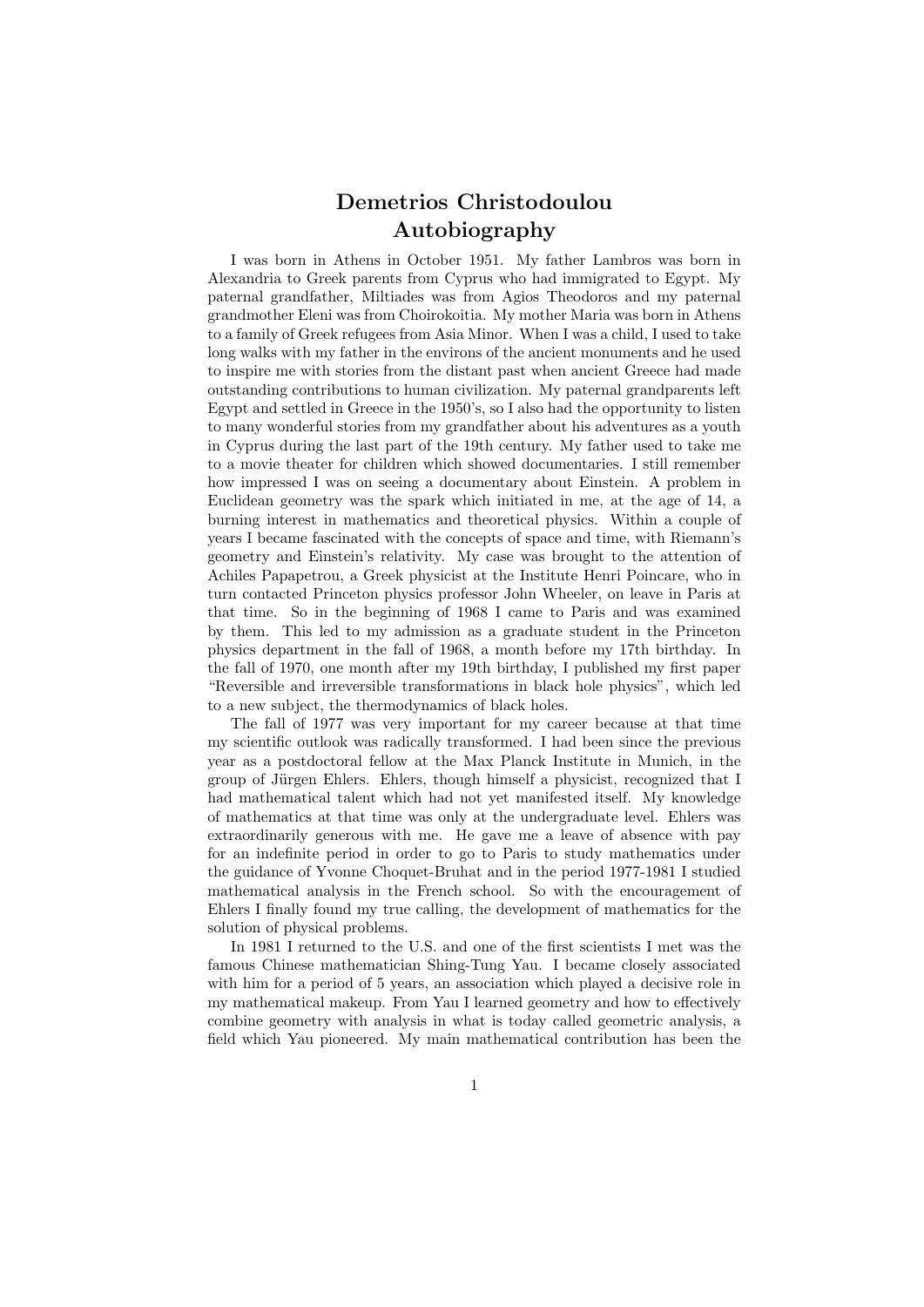extension of geometric analysis from the initial field of elliptic equations to the field of hyperbolic equations. My motivation for this extension was the study of the dynamical problems of continuum physics.

The first work of geometric analysis of hyperbolic equations was my work with Sergiu Klainerman on the stability of the Minkowski spacetime, the fruit of an intensive effort in the period 1984-1991. This work demonstrated the stability of the flat spacetime of special relativity in the framework of the general theory and gave a detailed description of the asymptotic behavior of the solutions. Basically, an initial disturbance in the fabric of spacetime propagates, like the disturbance in a quiet lake caused by the throwing of a stone, in waves, the gravitational waves. However, as I showed in a further 1991 paper entitled "The nonlinear nature nature of gravitation and gravitational wave experiments", there is subtle difference from the lake paradigm. For, whereas spacetime, becomes again, like the lake, flat after the passage of the waves, the final flat spacetime is related in a non-trivial manner to the initial flat spacetime and this leads to an observable effect, called "nonlinear memory effect", the permanent displacement of the test masses of a gravitational wave detector. There are currently ongoing efforts to detect this effect.

In the period 1988-1992 I was professor of mathematics at the Courant Institute. In 1992 I returned to my alma mater, Princeton University, as professor of mathematics. In 2001 I returned to Europe taking up my present position as professor of mathematics and physics at the ETH in Zurich.

The period 2001-2008 was for me one of most intense intellectual effort. I turned to the study of the formation of shocks in compressible fluids in the physical case of 3 spatial dimensions. My work in this topic resulted in a monograph "The Formation of Shocks in 3-Dimensional Fluids", which studies what happens after a long time when we have an arbitrary initial disturbance in a bounded region in a 3 dimensional fluid with a general equation of state. After a suitably long time, depending on the size of the initial disturbance, the wave fronts become infinitely densely packed along certain surfaces in spacetime, from which discontinuities develop, the shock waves. This problem was first studied by Riemann, in 1860, however only in the oversimplified case of one spatial dimension. My monograph treated the real physical problem and gave a complete picture of shock formation. The concept of spacetime played a central role here as well, however not the real spacetime but rather what I called "acoustical spacetime", which corresponds, so to say, to the experiences of a blind person, who can only hear. The analysis is more difficult technically than that of the work on the stability of the Minkowski spacetime, because of the fact that singularities appear in the geometric structure as shocks begin to form.

While working on the problem of shock formation, I was also thinking about a different problem. Penrose had introduced in 1965 the concept of a trapped surface on the basis of which he proved a remarkable theorem asserting that a spacetime containing such a surface must come to an end. A little afterwards it was shown that, under the same hypothesis of the presence of a trapped surface, there is a region of spacetime which cannot be observed from infinity, the black